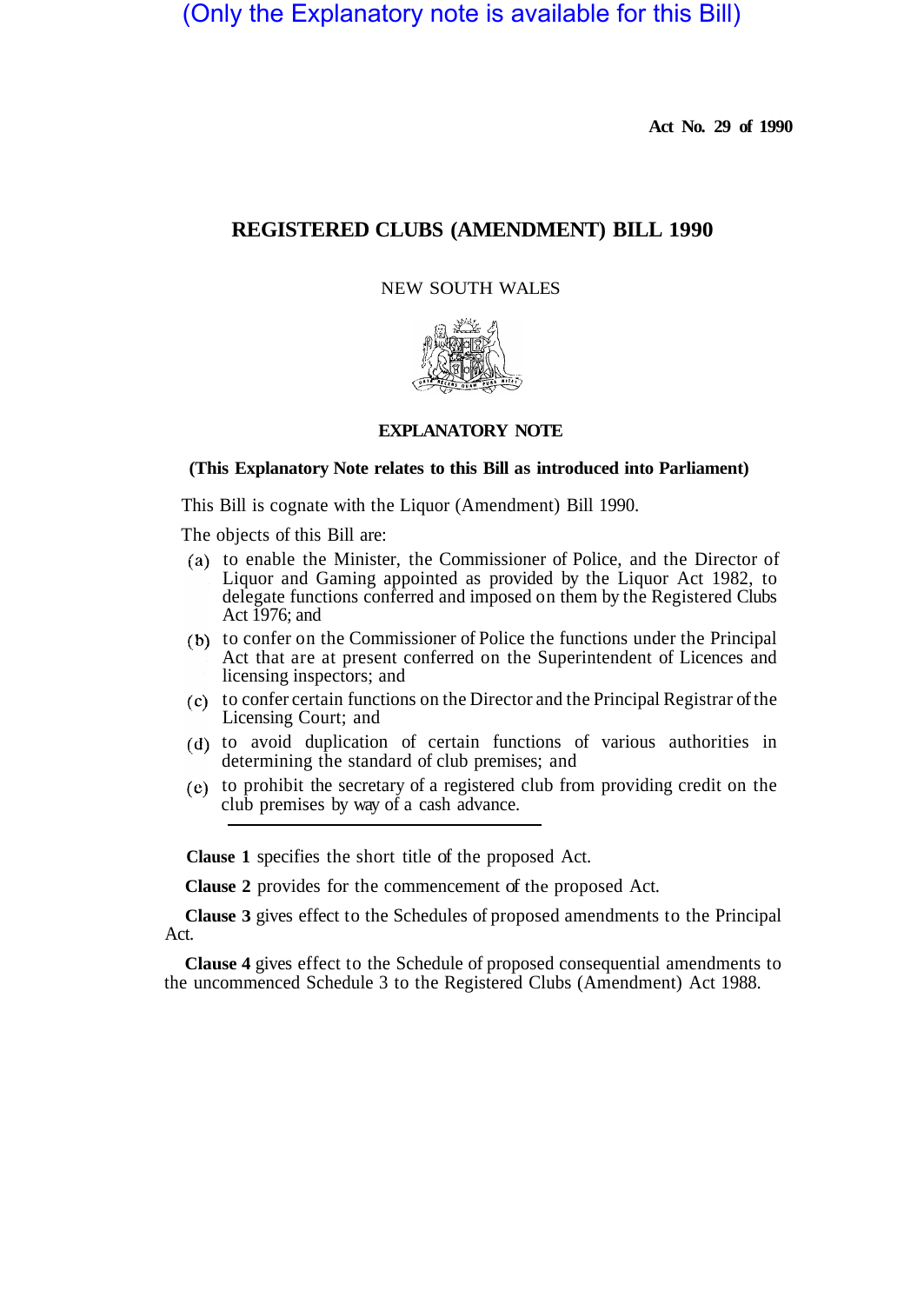**Clause 5** gives effect to the transitional provisions proposed by Schedule 5.

## **SCHEDULE 1** - **AMENDMENTS RELATING TO DELEGATIONS**

**Schedule 1 (1)** inserts a definition of "Director". This is the Director of Liquor and Gaming proposed to be appointed under the Liquor Act 1982.

**Schedule 1 (2)** provides for a new section 6A of the Principal Act. It would enable the Minister, the Commissioner of Police and the Director to delegate the respective functions conferred and imposed on them by the Principal Act.

## **SCHEDULE 2** - **AMENDMENTS RELATING TO THE FUNCTIONS OF THE POLICE FORCE AND OTHERS**

The amendments proposed by Schedule 2 would

- (a) confer and impose on the Commissioner of Police (and, in some cases, the Director) the functions under the Principal Act at present exercised by the Superintendent of Licences and the licensing inspectors (Schedule 2 except item  $(18)$ ; and
- (b) add the Director to the persons entitled to institute proceedings for cancellation of the registration of a registered club or for a period of disqualification from registration (Schedule 2 (3) (a) and (b)); and
- (c) add the Director (instead of the Principal Registrar of the Licensing Court) to the persons entitled to apply for removal from office of an office-holder of a registered club or to object to an application for a licence as a poker machine dealer, seller, technician or adviser (Schedule 2 (8) and (23)); and
- (d) to simplify the manner in which the powers of entry at present conferred by sections 58 and 59 of the Principal Act are expressed (Schedule 2 (14) and  $(1 5)$ : and
- (e) extend from G months to 12 months the period within which proceedings for an offence arising under the Principal Act are to be brought (Schedule 2 (17)); and
- (f) add the Director (instead of the Principal Registrar) to the persons entitled to institute disciplinary action against the holder of a licence as a poker machine dealer, seller, technician or adviser (Schedule 2 (24)).

The amendments conferring functions on the Commissioner of Police would also, as far as possible, make the powers of entry and inspection conferred by the Principal Act uniform with those conferred by the Liquor Act 1982 (Schedule 2 (14)).

## **SCHEDULE 3 - AMENDMENTS RELATING TO CLUB PREMISES**

**Schedule 3 (1)** would insert in the Principal Act a definition of "approved plan". This would be a plan of proposed club premises, or of proposed additions or alterations to club premises, for which approval had been given under the Local Government Act 1919 and consent had been given under the Environmental Planning and Assessment Act 1979.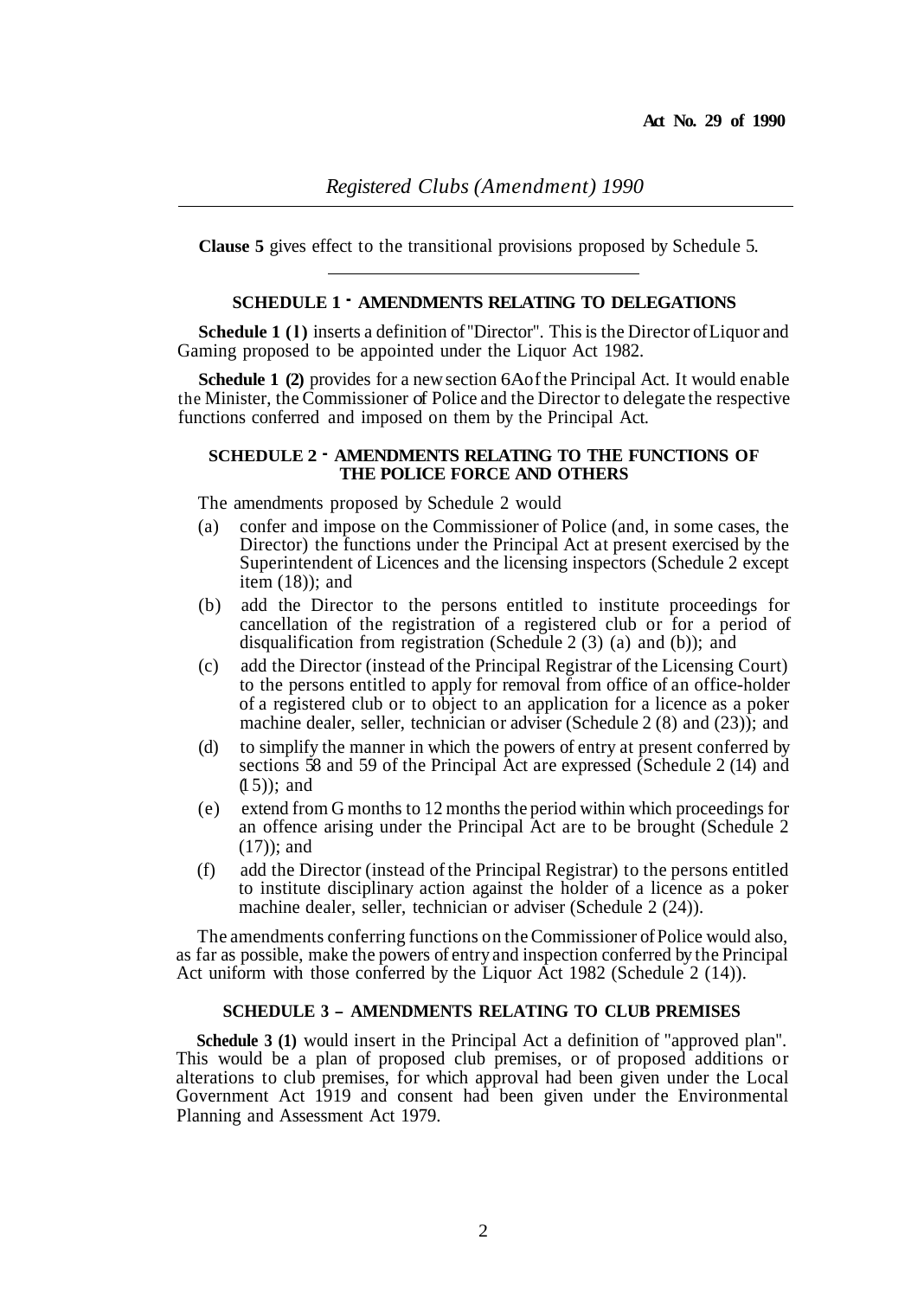**Schedule 3 (2)** would require an approved plan (instead of a "properly drawn" plan) to be submitted with various kinds of applications to the Licensing Court and the Liquor Administration Board.

**Schedule 3 (3) and (4)** make consequential amendments.

**Schedule 3 (5)** requires an approved plan (instead of a "properly drawn" plan) to be submitted with a conditional application by a club for a certificate of registration in relation to its proposed premises, or by a registered club in relation to premises to which the club is proposed to be removed, or by a registered club for approval to proposed additions or alterations to the club premises.

**Schedule 3 (6)** limits to a proposed increase or decrease in the area of club premises the cases in which an alteration or addition to the club premises requires the approval of the Liquor Administration Board.

**Schedule 3 (7)** repeals the provision of the Principal Act enabling the Liquor Administration Board to order additions, alterations or renovations to, or the rebuilding of, the whole, or a part, of the premises of a registered club. Requirements of this nature will be left to local authorities.

**Schedule 3 (8), (9)** make consequential amendments.

#### **SCHEDULE 4 - AMENDMENT RELATING TO CASH CREDIT**

**Schedule 4** imposes statutory conditions of the certificate of registration of a club. The conditions would

- (a) prohibit the provision, by or on behalf of a registered club of credit by way of a cash advance otherwise than as a prize on a poker machine; and
- (b) prohibit a registered club from having on the club premises a poker machine that is capable of providing cash or credit otherwise than as a prize.

#### **SCHEDULE 5 - AMENDMENTS TO REGISTERED CLUBS (AMENDMENT) ACT 1988**

**Schedule 5** makes consequential amendments to Schedule 3 (not yet commenced) to the Registered Clubs (Amendment) Act 1988.

### **SCHEDULE 6** - **TRANSITIONAL PROVISIONS**

**Clause 1** specifies that, in the proposed Schedule 5, a reference to the Principal Act is a reference to the Registered Clubs Act 1976.

**Clause 2** provides for completion of the exercise of a function that, immediately before the commencement of proposed Schedule 2, was in the course of being exercised by the superintendent of licences or a licensing inspector.

**Clause 3** makes provision for the transfer of certain functions from the Principal Registrar of the Licensing Court to the Director of Liquor and Gaming.

**Clause 4** provides for certain references to the Superintendent of Licences or a licensing inspector to be read as references to the Commissioner of Police or a delegate of the Commissioner.